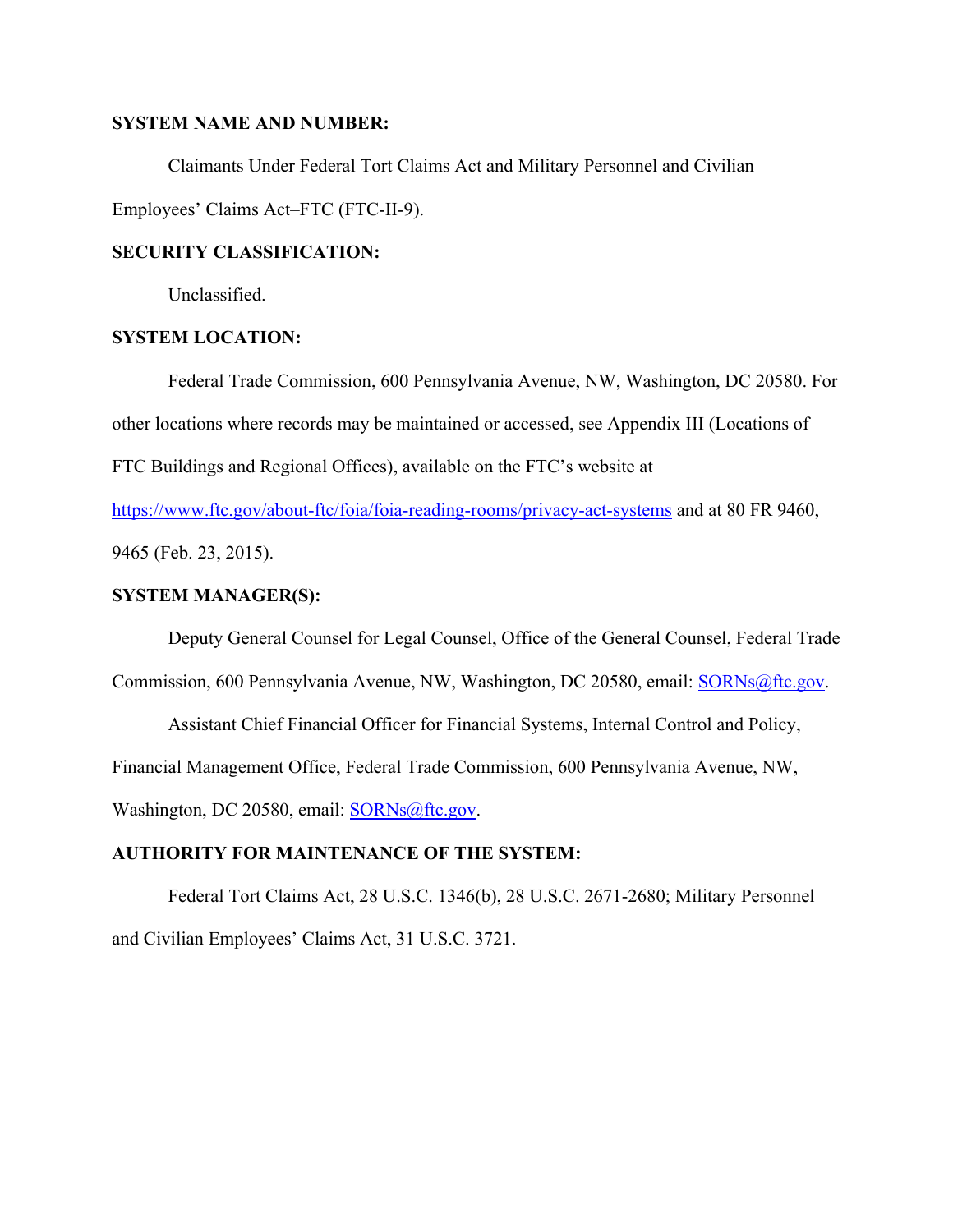#### **PURPOSE(S) OF THE SYSTEM:**

To consider claims made under the above-cited statutes; to investigate those claims; to determine appropriate responses to those claims; and to maintain records outlining all considerations and actions related to those claims.

## **CATEGORIES OF INDIVIDUALS COVERED BY THE SYSTEM:**

Individuals who have claimed reimbursement from FTC under Federal Tort Claims Act and Military Personnel and Civilian Employees' Claims Act.

## **CATEGORIES OF RECORDS IN THE SYSTEM:**

Personal information relating to incidents in which the FTC may be liable for property damage, loss, or personal injuries; reimbursement applications; internal memoranda; and witness statements.

#### **RECORD SOURCE CATEGORIES:**

Individual about whom the record pertains (claimant); FTC employee involved in incident; other FTC employees or other persons having knowledge of the circumstances; official police report (if any); and insurance company representing claimant (if any).

# **ROUTINE USES OF RECORDS MAINTAINED IN THE SYSTEM, INCLUDING CATEGORIES OF USERS AND THE PURPOSES OF SUCH USES:**

Records in this system:

(1) May be referred to Department of Justice, General Services Administration, or other federal agency when the matter comes within the jurisdiction of such agency; and

(2) May be used in discussions and correspondence with insurance companies, with other persons or entities that may be liable, with potential witnesses or others having knowledge of the matter.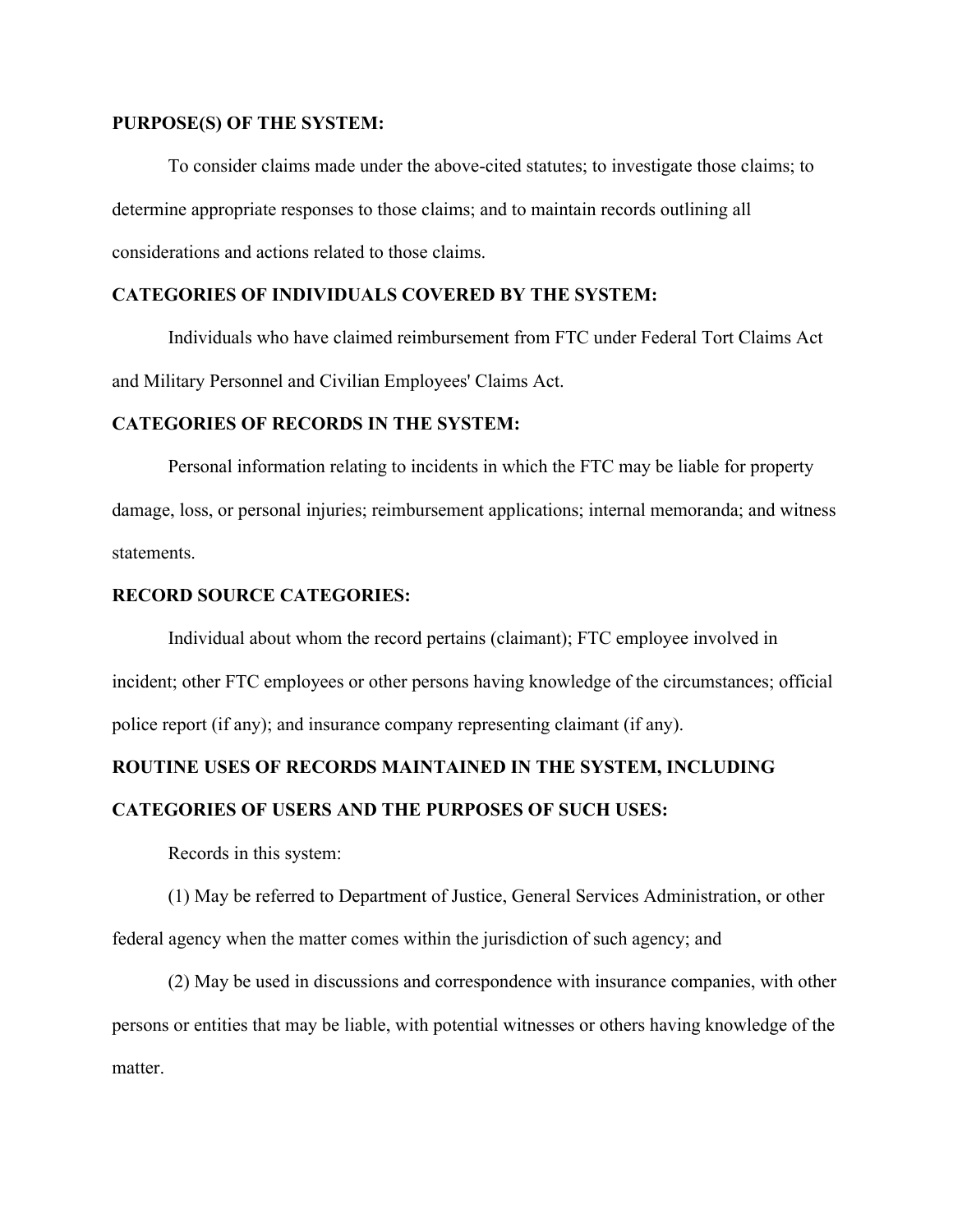For other ways that the Privacy Act permits the FTC to use or disclose system records outside the agency, see Appendix I (Authorized Disclosures and Routine Uses Applicable to All

FTC Privacy Act Systems of Records), available on the FTC's website at

https://www.ftc.gov/about-ftc/foia/foia-reading-rooms/privacy-act-systems and at 83 FR 55541,

55542-55543 (Nov. 6, 2018).

### **POLICIES AND PRACTICES FOR STORAGE OF RECORDS:**

Records are maintained in electronic or paper format.

## **POLICIES AND PRACTICES FOR RETRIEVAL OF RECORDS:**

Indexed by individual's name.

### **POLICIES AND PRACTICES FOR RETENTION AND DISPOSAL OF RECORDS:**

Records are retained for 7 years after the matter has been resolved, and then destroyed, as provided in General Records Schedule 1.1, item 80, issued by the National Archives and Records Administration, except any claims files that are affected by court order or subject to litigation proceedings, which are destroyed when the court order is lifted or the litigation is concluded, or when the files are 7 years, whichever is later.

#### **ADMINISTRATIVE, TECHNICAL, AND PHYSICAL SAFEGUARDS:**

Access is restricted to agency personnel or contractors whose responsibilities require access. Paper records are maintained in lockable rooms or file cabinets. Access to electronic records is controlled by "user ID" and password combination and/or other appropriate access or network controls (e.g., firewalls). FTC buildings are guarded and monitored by security personnel, cameras, ID checks, and other physical security measures.